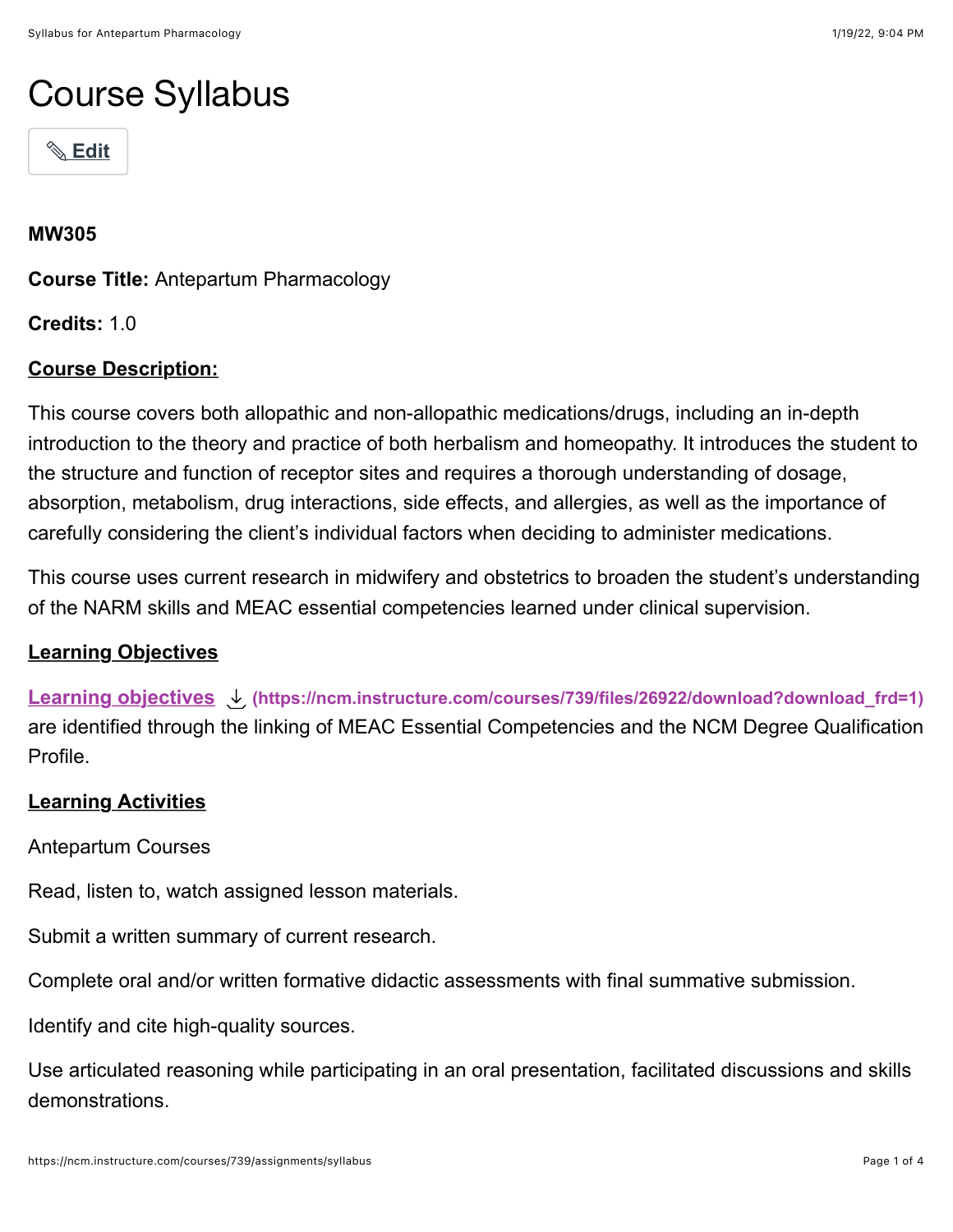Submit a portfolio.

Analyze a case study.

Participate in a skills demonstration and/or role-playing activity.

Develop a study aid.

Complete a final exam.

*Note: The clinical requirement of NARM/Clinical Skills is completed at any time throughout the ASM apprenticeship during actual clinical practice and is NOT a requirement to complete this academic course. Typical clinical manifestations of knowledge learned in this course are identified in the learning objective document above.*

#### **Learning Materials / Resources:**

*There are no textbooks to purchase.*

Abedzadeh Kalahroudi, M. (2014). Complementary and alternative medicine in midwifery. *Nursing and Midwifery Studies*, *3*(2). **<https://doi.org/10.17795/nmsjournal19449> (https://doi.org/10.17795/nmsjournal19449)** 

Castro, M. (1993). *Homeopathy for pregnancy, birth, and your baby's first year*. St. Martin's Press. (e*xcerpt provided*)

Davuluri, S., & Dharmarajan, T. S. (2014). Complementary and alternative medicine: Herbals and [supplements: A review for the Primary Care Physician.](https://doi.org/10.7759/cureus.184) *Cureus*. **https://doi.org/10.7759/cureus.184 (https://doi.org/10.7759/cureus.184)** 

*Evidence on: The vitamin K shot in newborns*. Evidence Based Birth®. (2020, November 20). Retrieved January 20, 2022, from **https://evidencebasedbirth.com/evidence-for-the-vitamin-k[shot-in-newborns/ \(https://evidencebasedbirth.com/evidence-for-the-vitamin-k-shot-in-newborns/\)](https://evidencebasedbirth.com/evidence-for-the-vitamin-k-shot-in-newborns/)** 

FDA. (n.d.). *FDA aims to continue improving the information for medications*. U.S. Food and Drug Administration. Retrieved January 20, 2022, from **https://www.fda.gov/consumers/consumerupdates/pregnant-breastfeeding-fda-aims-improve-drug-information [\(https://www.fda.gov/consumers/consumer-updates/pregnant-breastfeeding-fda-aims-improve-drug-](https://www.fda.gov/consumers/consumer-updates/pregnant-breastfeeding-fda-aims-improve-drug-information)**

**information)** 

*Herbal Medicine*. Complementary & Alternative Medicine - MRHS. (n.d.). Retrieved January 20, 2022, from **<https://www.d.umn.edu/medweb/Modules/CompAltMed/cam.html>**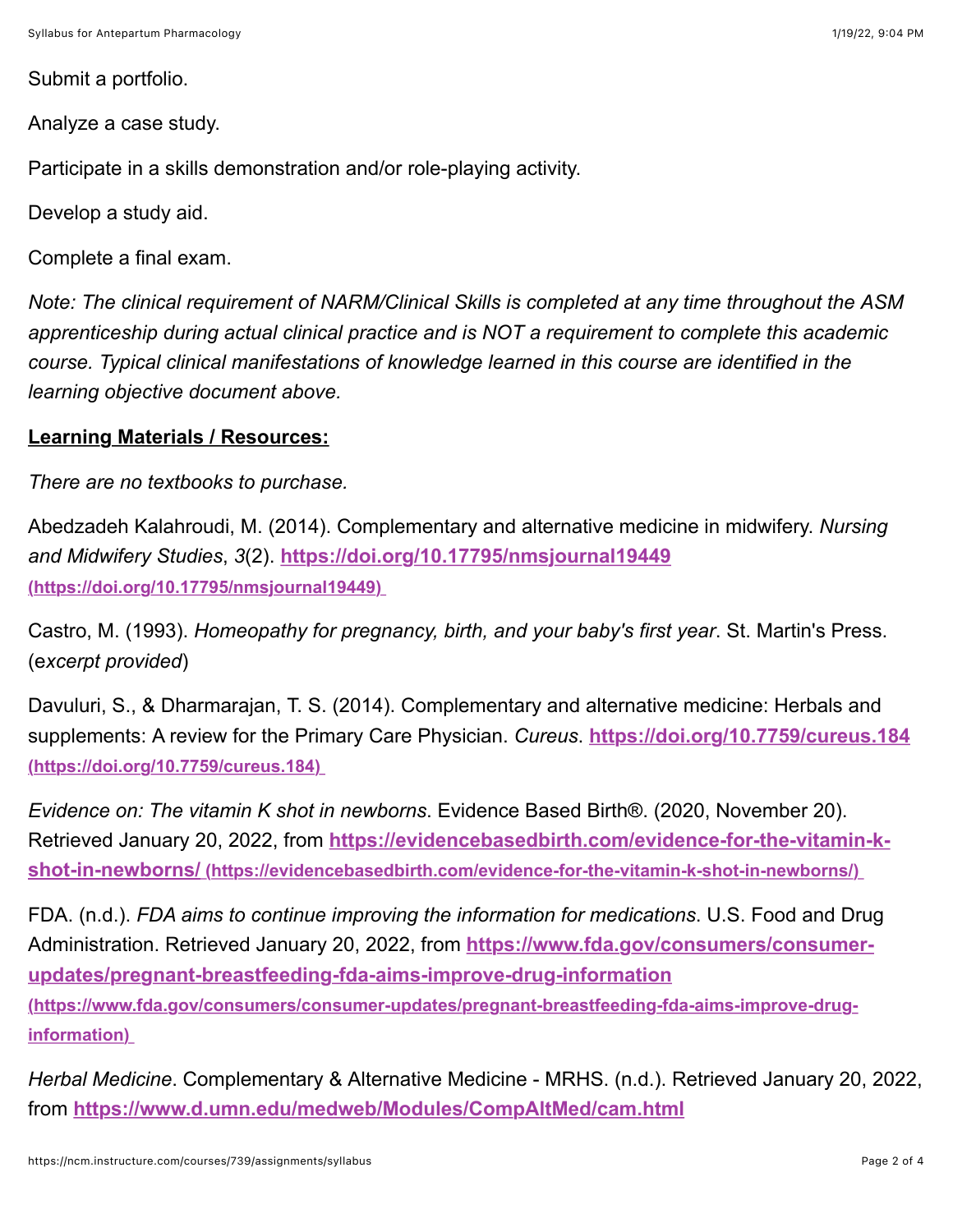**[\(https://www.d.umn.edu/medweb/Modules/CompAltMed/cam.html\)](https://www.d.umn.edu/medweb/Modules/CompAltMed/cam.html)** 

Le, J. (2021, December 14). *Overview of pharmacokinetics - clinical pharmacology*. Merck Manuals Professional Edition. Retrieved January 20, 2022, from

**https://www.merckmanuals.com/professional/clinical-**

**pharmacology/pharmacokinetics/overview-of-pharmacokinetics#**

**[\(https://www.merckmanuals.com/professional/clinical-pharmacology/pharmacokinetics/overview-of](https://www.merckmanuals.com/professional/clinical-pharmacology/pharmacokinetics/overview-of-pharmacokinetics#)pharmacokinetics#)** 

*Pharmacological treatment: Medication assisted recovery*. Opioids. (n.d.). Retrieved January 20, 2022, from **<https://www.ihs.gov/opioids/recovery/pharmatreatment/> (https://www.ihs.gov/opioids/recovery/pharmatreatment/)** 

*Podcast 027: Using homeopathy in pregnancy: Willow Buckley*. Cap Wellness Center. (2016, February 20). Retrieved January 20, 2022, from **http://capwellnesscenter.com/podcast-027-using[homeopathy-in-pregnancy-willow-buckley/ \(http://capwellnesscenter.com/podcast-027-using](http://capwellnesscenter.com/podcast-027-using-homeopathy-in-pregnancy-willow-buckley/)homeopathy-in-pregnancy-willow-buckley/)** 

*Prescription writing 101 (with example prescriptions)*. Medical School Headquarters. (2019, May 14). Retrieved January 20, 2022, from **<https://medicalschoolhq.net/prescription-writing-101/> (https://medicalschoolhq.net/prescription-writing-101/)** 

Romm, A. (2021, March 5). *Herbs in pregnancy: What's safe, what's not?* Aviva Romm MD. Retrieved January 20, 2022, from **<https://avivaromm.com/herbal-medicines-in-pregnancy-safety/> (https://avivaromm.com/herbal-medicines-in-pregnancy-safety/)** 

*Video lesson #1 on Vitamin K and eye ointment!* Evidence Based Birth®. (2020, April 15). Retrieved January 20, 2022, from **<https://evidencebasedbirth.com/video-k-lesson-handout/> (https://evidencebasedbirth.com/video-k-lesson-handout/)** 

*Video lesson #3 on Vitamin K and Eye Ointment*. Evidence Based Birth®. (2020, April 8). Retrieved January 20, 2022, from **<https://evidencebasedbirth.com/vitamin-k-lesson-3/> (https://evidencebasedbirth.com/vitamin-k-lesson-3/)** 

**[MEAC Abbreviated NARM Skills Form](https://ncm.instructure.com/courses/407/pages/narm-clinical-skills-and-meac-abbreviated-skills?module_item_id=64793)**

**[\(http://www.midwiferycollege.org/AcademicProgram/Downloads/ASM/Clinical/Form-NARMSkills.pdf\)](http://www.midwiferycollege.org/AcademicProgram/Downloads/ASM/Clinical/Form-NARMSkills.pdf)**

**MEAC Core Competencies for Midwives (http://meacschools.org/wp[content/uploads/2014/12/Curriculum-Checklist-of-Essential-Competencies-rev-2014.pdf\)](http://meacschools.org/wp-content/uploads/2014/12/Curriculum-Checklist-of-Essential-Competencies-rev-2014.pdf)**

**[Midwives Model of Care® \(https://www.citizensformidwifery.org/mmoc\)](https://www.citizensformidwifery.org/mmoc)**